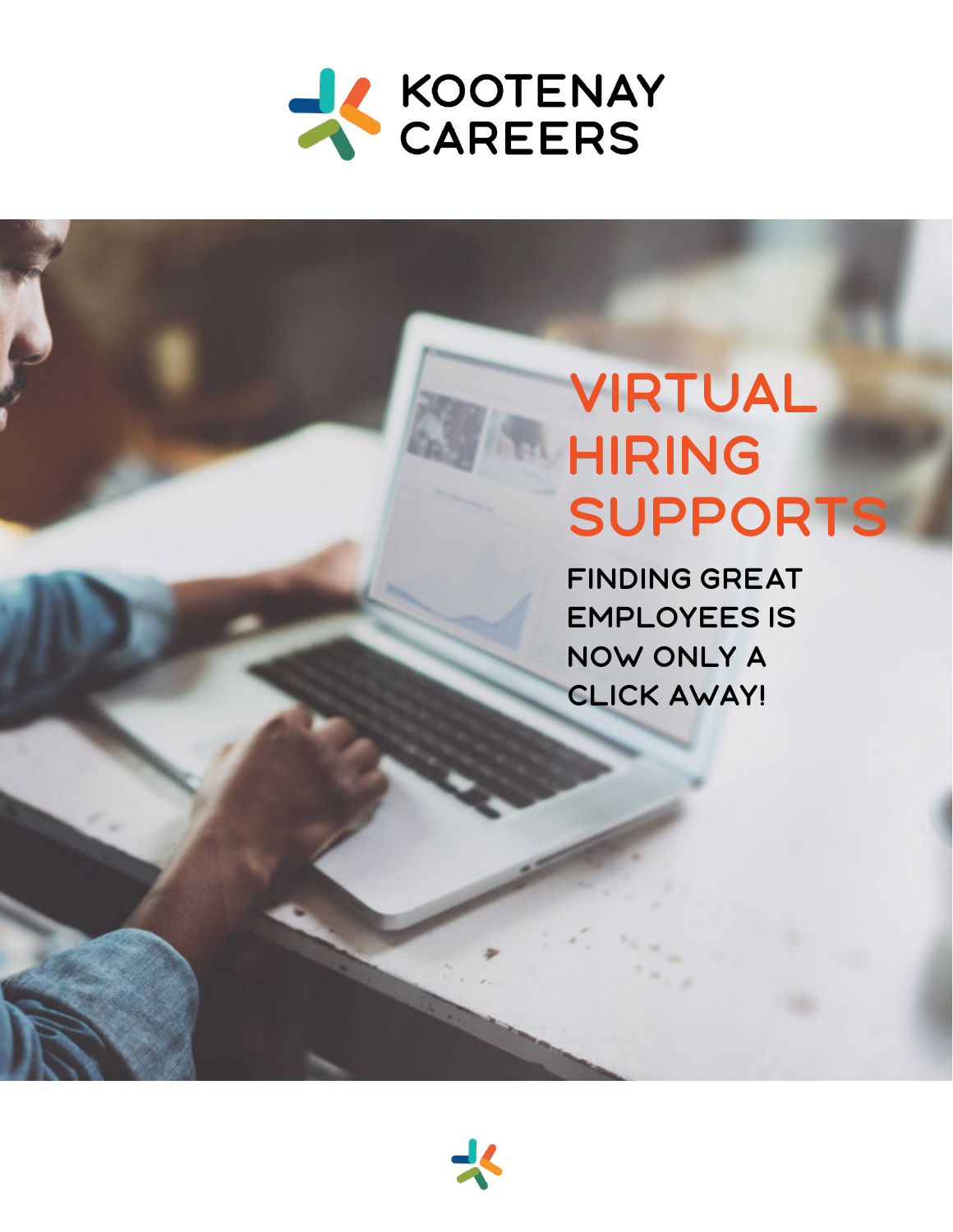

Being forced to adopt new, virtually enabled business models overnight can feel overwhelming, especially when it comes to hiring. We have the right supports to help you successfully transition to virtual recruitment, so let us help you with your next hire!

As part of our ongoing commitment to employers and business owners across the Kootenay region, we have developed a full suite of virtual hiring services designed to streamline the online recruitment process, saving you time and money.



# VIRTUAL HIRING JUST MAKES SENSE.

Like so many businesses, we have spent the past several months adapting to a virtual work environment. What became clear during our transition was how many new systems needed to be implemented for us to continue to deliver services

to our clients at a standard we have come to expect from ourselves, despite external stressors and many unknowns at play. Antidotes were found in the right technology, applications and most importantly, the right people to help guide the process.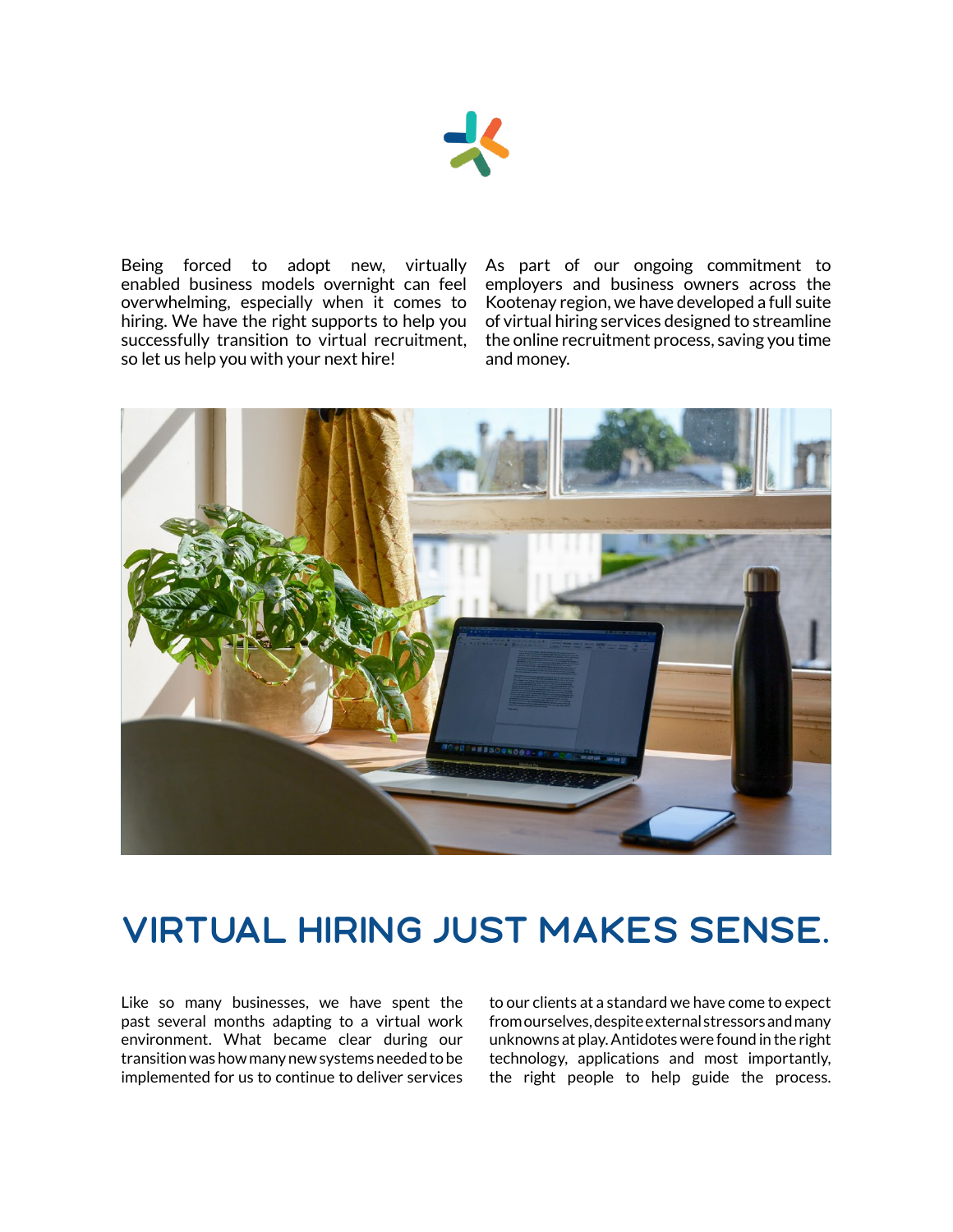# HIRING IN A PANDEMIC

Given that public health and safety guidelines recommend keeping in-person interactions to a minimum, employers looking to fill open positions are having to rely on Zoom or similar platforms to conduct interviews. And while it is true that we have all attended enough online meetings over the past several months to learn the basic etiquette, for many, the virtual environment is still foreign, unnatural, and uncomfortable.

But it doesn't have to be! We are offering a variety of services to help make online hiring easy. No more long pauses or awkward online interactions; in their place, guided conversation, job seekers committed to their job search, and at the end, a successful candidate ready for day one!

# how it works

**Meet with Communications Lead and expert Facilitator who will walk you through our services.**

1 2 3

**Customize your virtual recruitment support plan to meet your hiring needs.**

CONSULT PLAN IMPLEMENT

**From scheduling informational interviews to coordinating job readiness training, we have you covered!**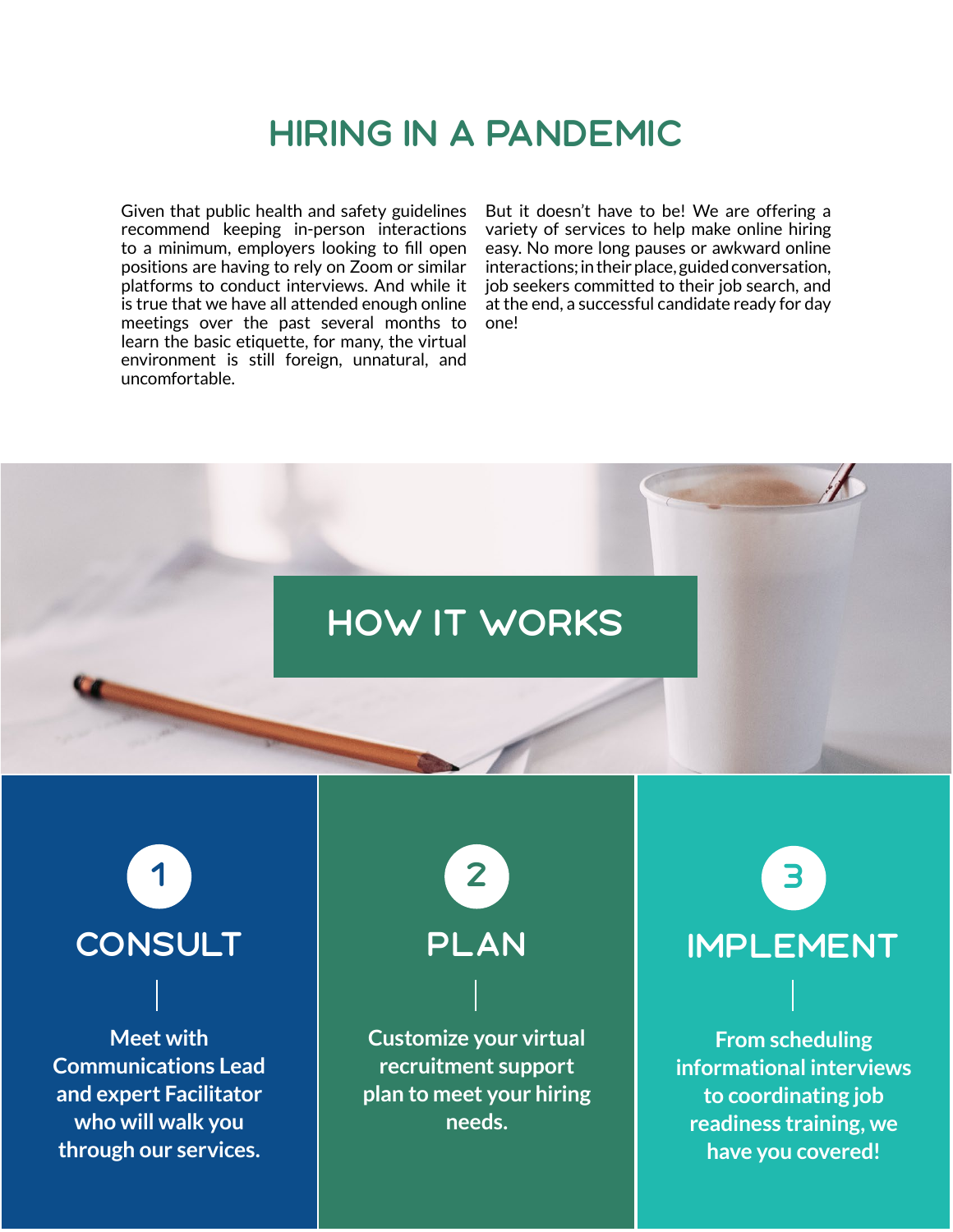



The job posting is a communication tool, an opportunity to describe your business, workplace, culture and of course the position itself. Recruiting for the right candidate starts here, so let us assist you with creating an effective job posting to help you find the right match!

### **Kootenay.jobs**

With some built in features that make online recruitment easy, Kootenay.jobs is one of the best options for online job boards out there. It's free, it's local and our staff are standing by to help both new

From notifying candidates to providing Zoom links and scheduling interview times, our Facilitator will monitor the online hiring process from start to finish. Individuals with no access to technology and/or Internet connection may be eligible to use one of the KCDS resource rooms for the interview.

#### **Post-Hiring Supports**

There are many advantages to hiring a WorkBC client. From job readiness workshops to short-term training certificates, we do our best to get job seekers ready for day one on the job.







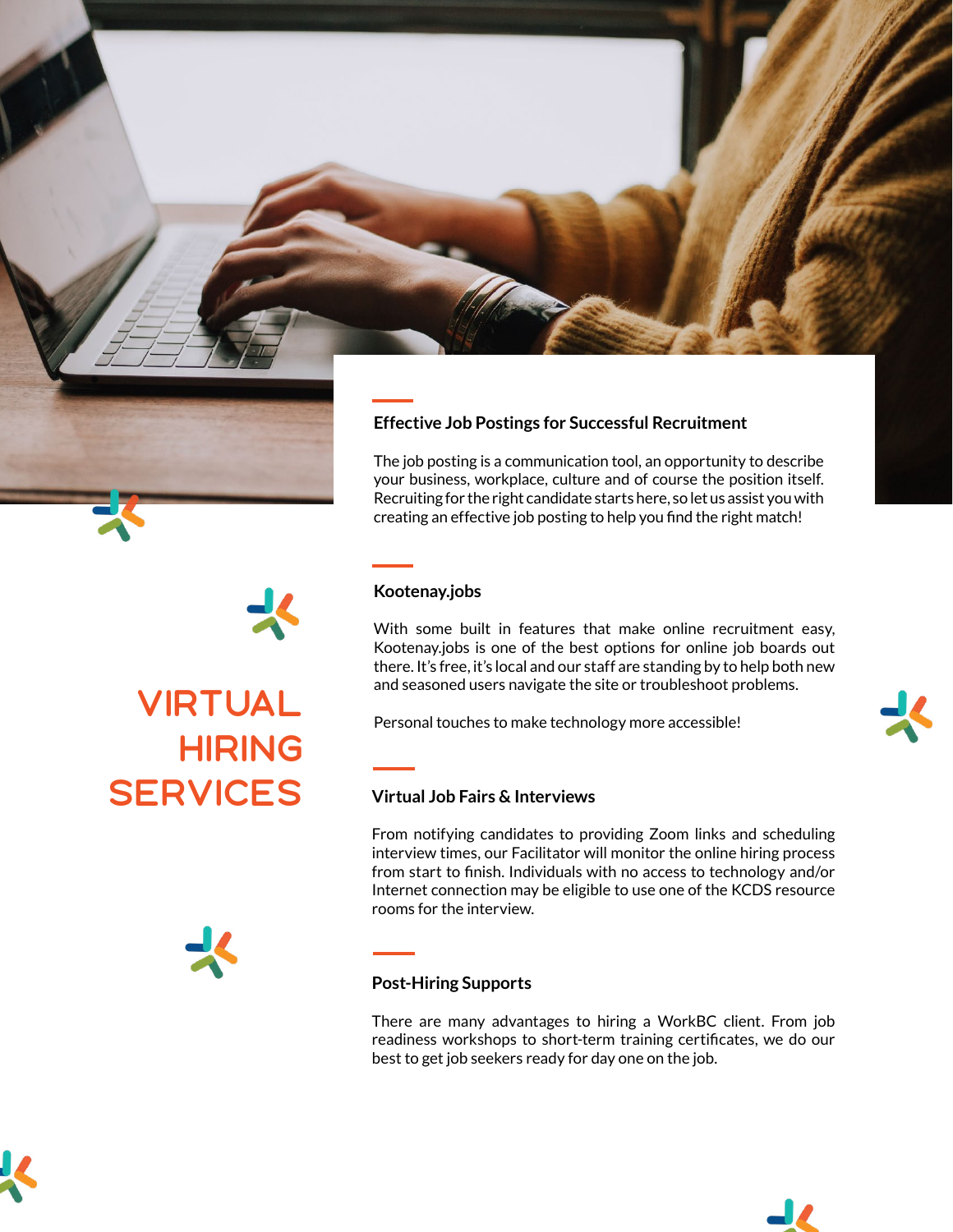

# Informational interviews, two ways



what they are looking for in a new recruit without the pressure of a formal interview. Informational interviews can often to lead to job offers, but not all employers are in the position to host multiple informational interviews each hiring cycle. But we can help!

### **We are offering two approaches to informational interviewing to help employers connect with job seekers:**

**Facilitated information sessions for employers and members of the KCDS team. Our Employment Counsellors and Resource Advisors work closely with active job seekers with a diverse range of experience, skills, and training. Start by telling us what you are looking for so we can encourage eligible clients to apply for the position. The better we understand the job requirements, the better we can prepare candidates for current and future hiring cycles.**

2

1

**Facilitated information sessions for employers and clients of KCDS. Once we understand the employer's needs, Employment Counsellors can refer eligible clients to individual or group information sessions with the employer. A KCDS facilitator will help guide the process to make sure the time is used effectively.**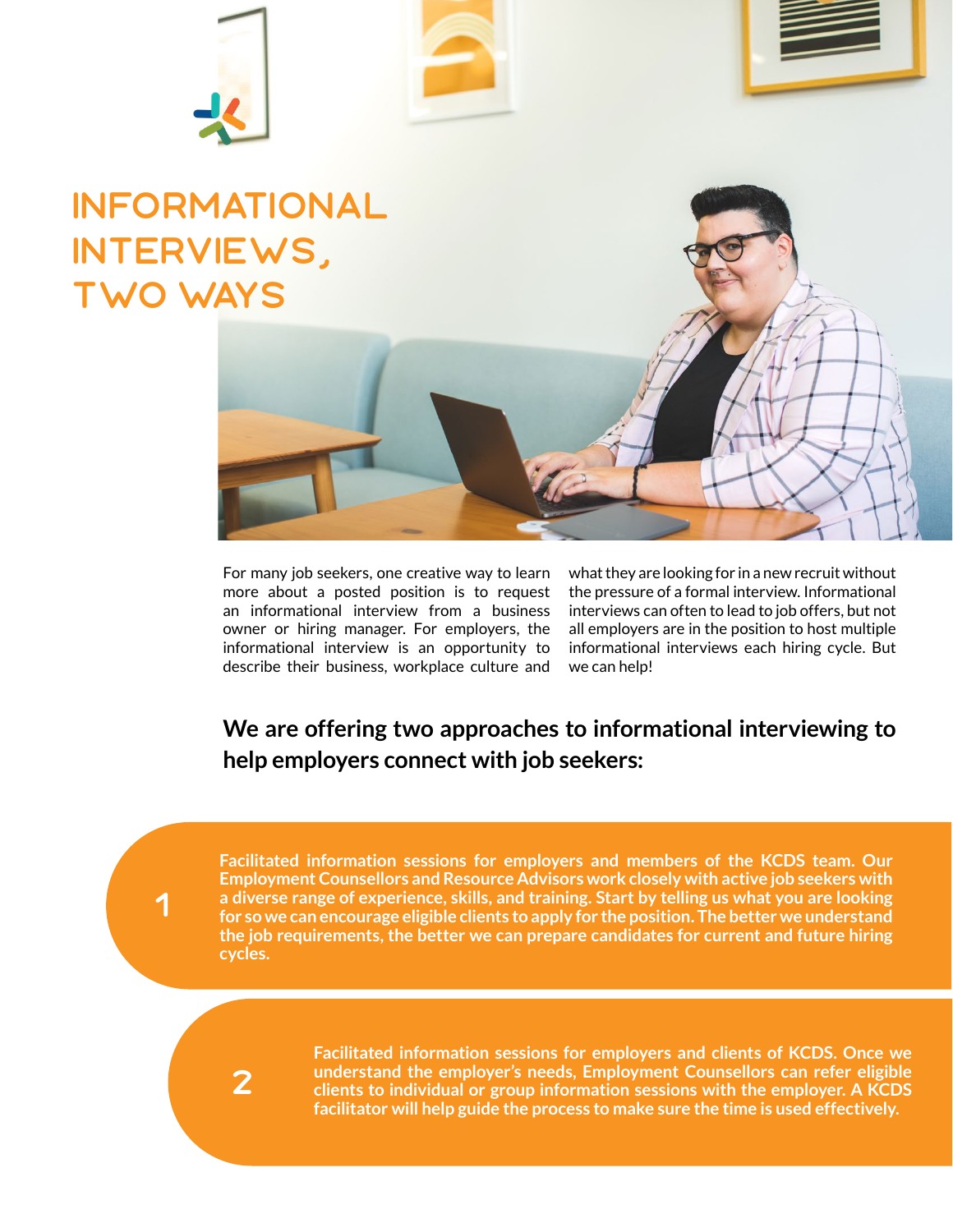## With access to programs and services that help prepare job seekers for day one on the job, hiring our clients makes perfect sense!



### **Short-term Training Certificates**

In addition to employment readiness activities, WorkBC clients may also be eligible to take short term trainings, acquiring industry related certifications like FoodSafe, Serving it Right, Super Host, Emergency First Aid and WHMIS.

#### **Wage Subsidy**

We offer financial supports to employers to provide on-site training to new hires. The wage subsidy programs provide businesses the opportunity to recover some of the costs associated with training and on-boarding.

#### **Job Starts**

We offer financial supports to assist new employees with some of the costs associated with starting a new job, including essential work wear, footwear, transportation and other essential items. At the request of the employer, we can also provide on-site job coaching and other assistance with onboarding and training new employees.